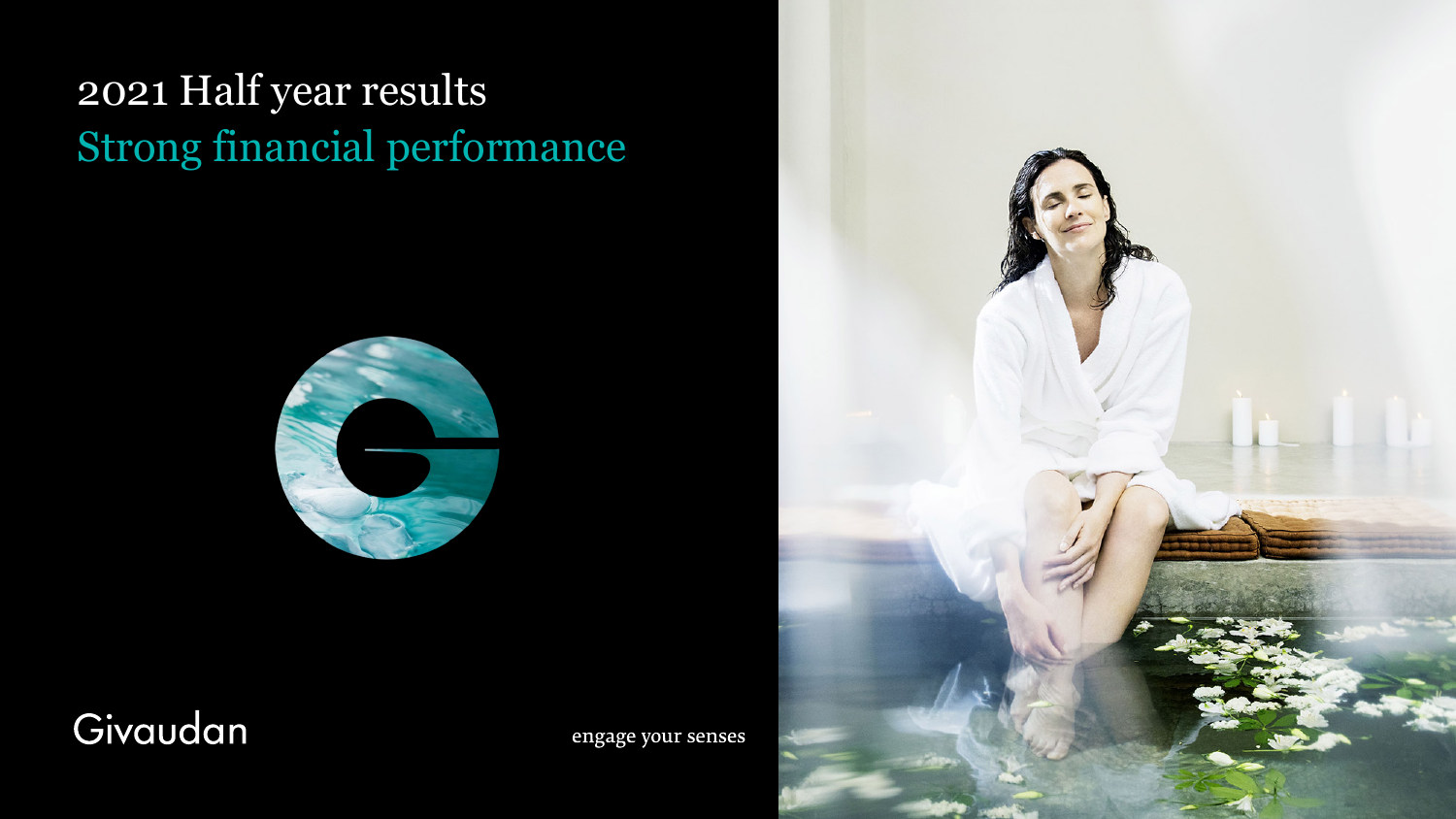# Gilles Andrier

Chief Executive Officer

Sales performance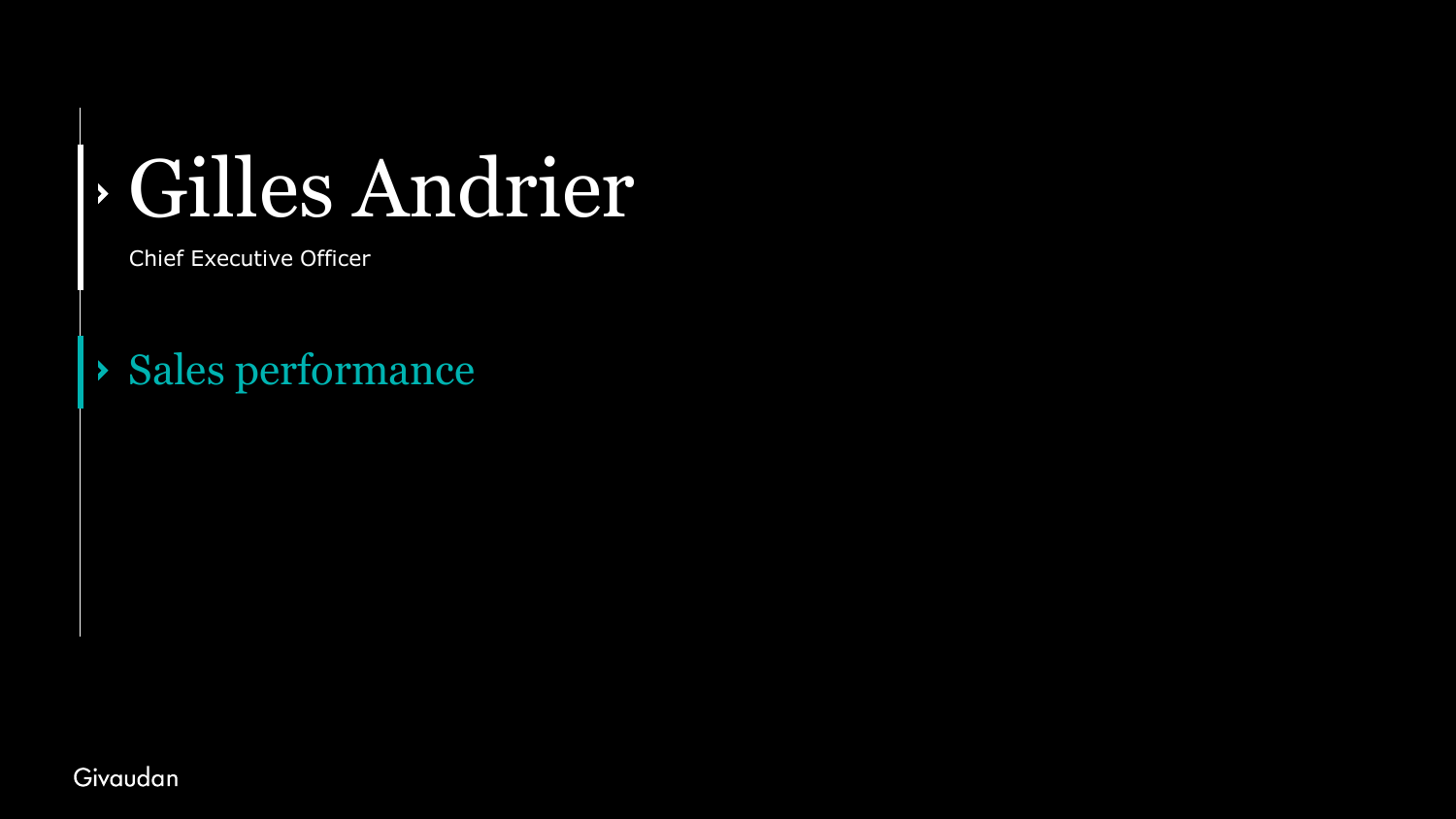### 2021 Half year results Performance highlights

- Sales of CHF 3,373 million, up 7.9% on a like-for-like\* basis and 4.7% in Swiss francs
- Excellent sales across all markets and segments, with strong contribution from 2025 strategic growth areas
- Strong performance of high growth markets with a like-for-like growth of 10.4%
- Underlying EBITDA margin of 24.2%, compared to 23.7% in 2020
- Free cash flow of 5.5% of sales or CHF 186 million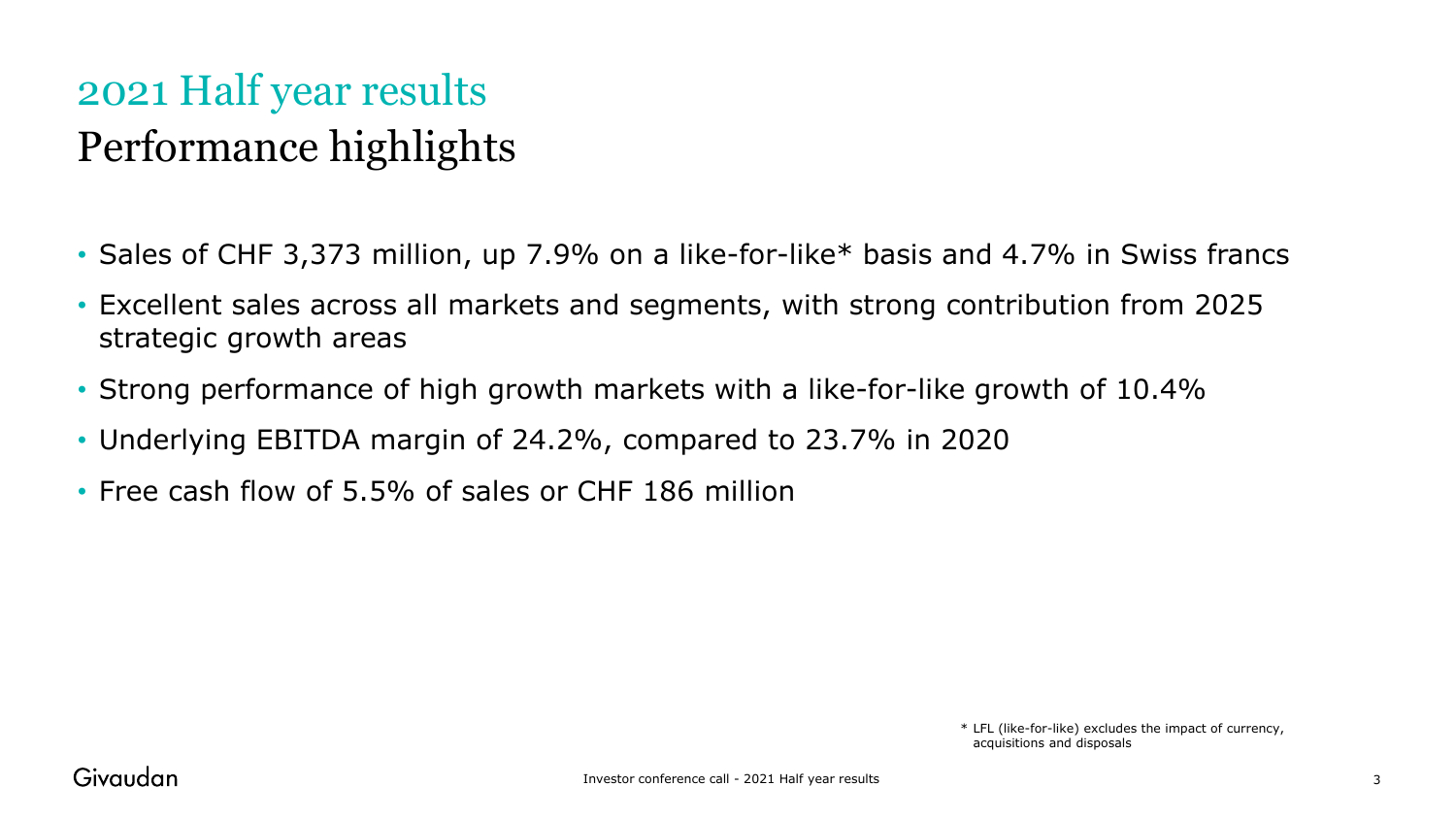### Half year sales performance Good growth in both divisions

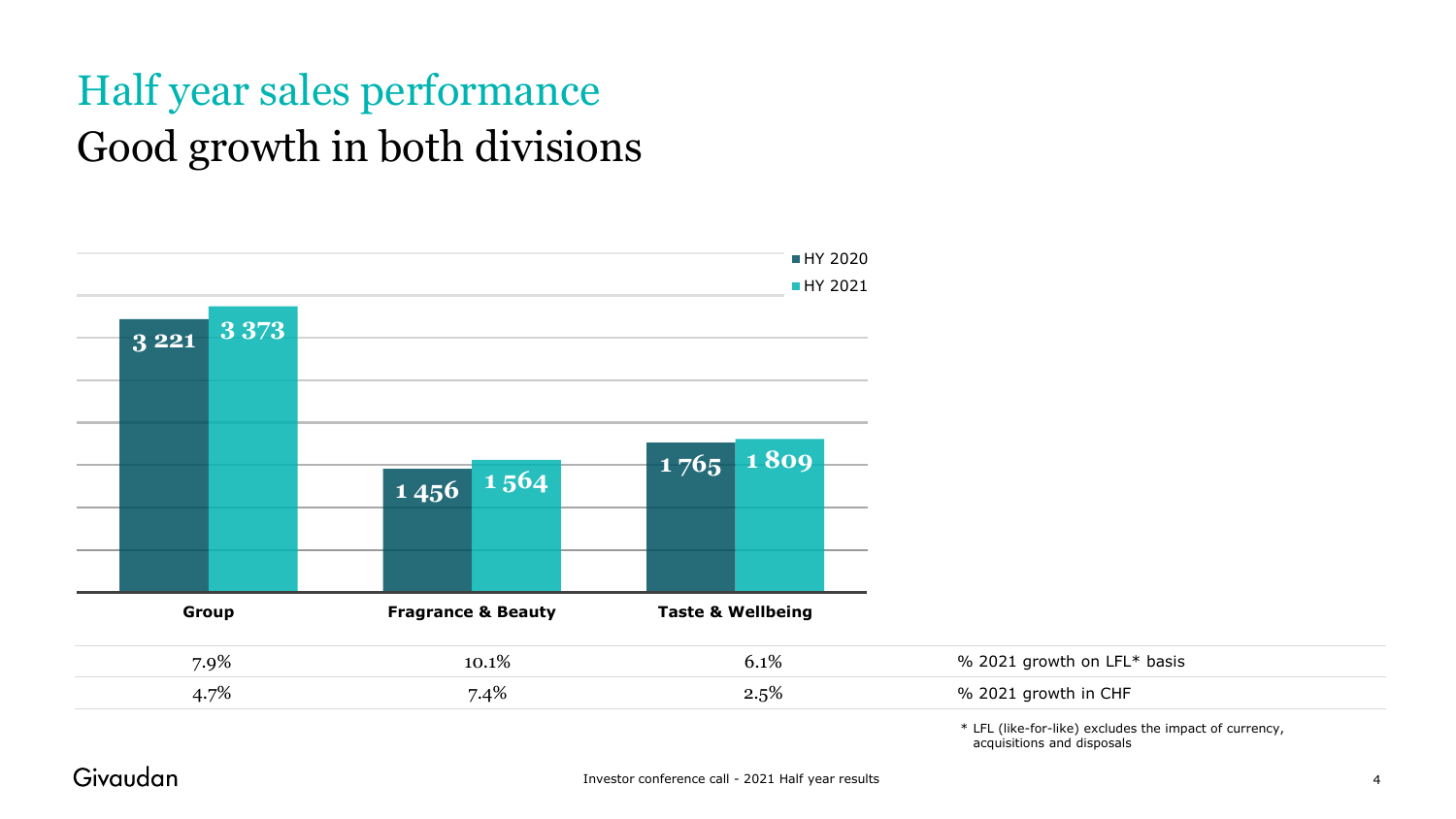### Sales portfolio performance COVID-19 impact analysis



#### **Lower impacted business LFL\* growth 2020 & 2021**

|       |         |       |       |       | Q1 2020 Q2 2020 HY 2020 Q1 2021 Q2 2021 HY 2021 |      |
|-------|---------|-------|-------|-------|-------------------------------------------------|------|
| Group | $7.5\%$ | 11.7% | 9.6%  | 9.6%  | $2.2\%$                                         | 5.8% |
| F&B   | $7.5\%$ | 12.7% | 10.0% | 10.7% | $1.0\%$                                         | 5.8% |
| T&W   | 7.6%    | 11.1% | 9.3%  | 8.7%  | $3.1\%$                                         | 5.8% |

#### **Higher impacted business LFL\* growth 2020 & 2021**

|       |  | Q1 2020 Q2 2020 HY 2020 Q1 2021 Q2 2021 HY 2021 |        |       |       |
|-------|--|-------------------------------------------------|--------|-------|-------|
| Group |  | $-4.4\%$ $-39.0\%$ $-22.6\%$                    | -2.8%  | 60.1% | 22.4% |
| F&B   |  | $1.9\%$ $-35.3\%$ $-16.4\%$                     | 6.6%   | 79.4% | 34.5% |
| T&W   |  | $-10.8\%$ $-42.2\%$ $-28.1\%$                   | -14.5% | 39.6% | 8.3%  |

\* LFL (like-for-like) excludes the impact of currency, acquisitions and disposals

\*\* Portfolio structure based on 2019 actual 'pre-COVID' results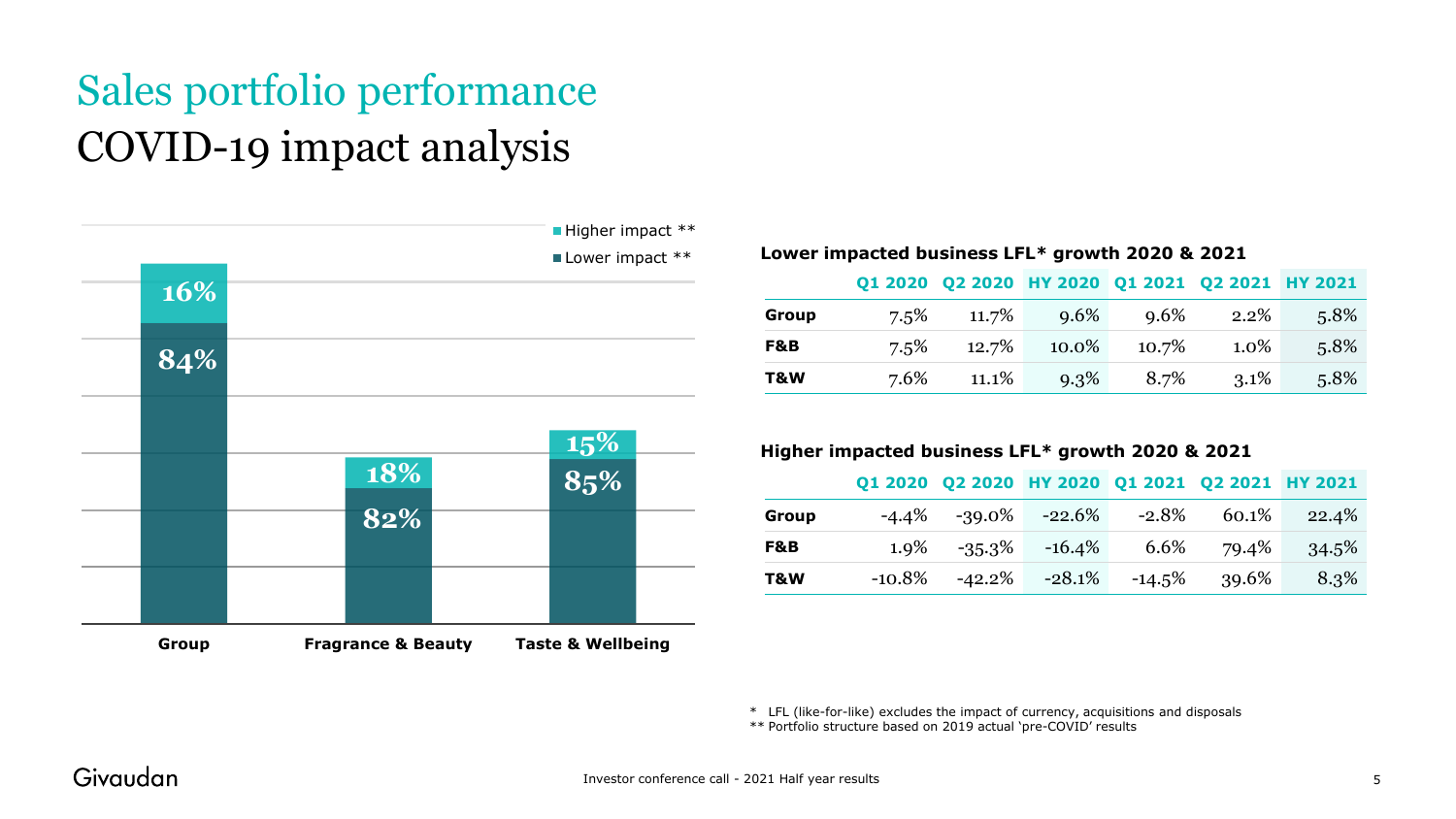### Sales evolution by market Strong performance in mature markets

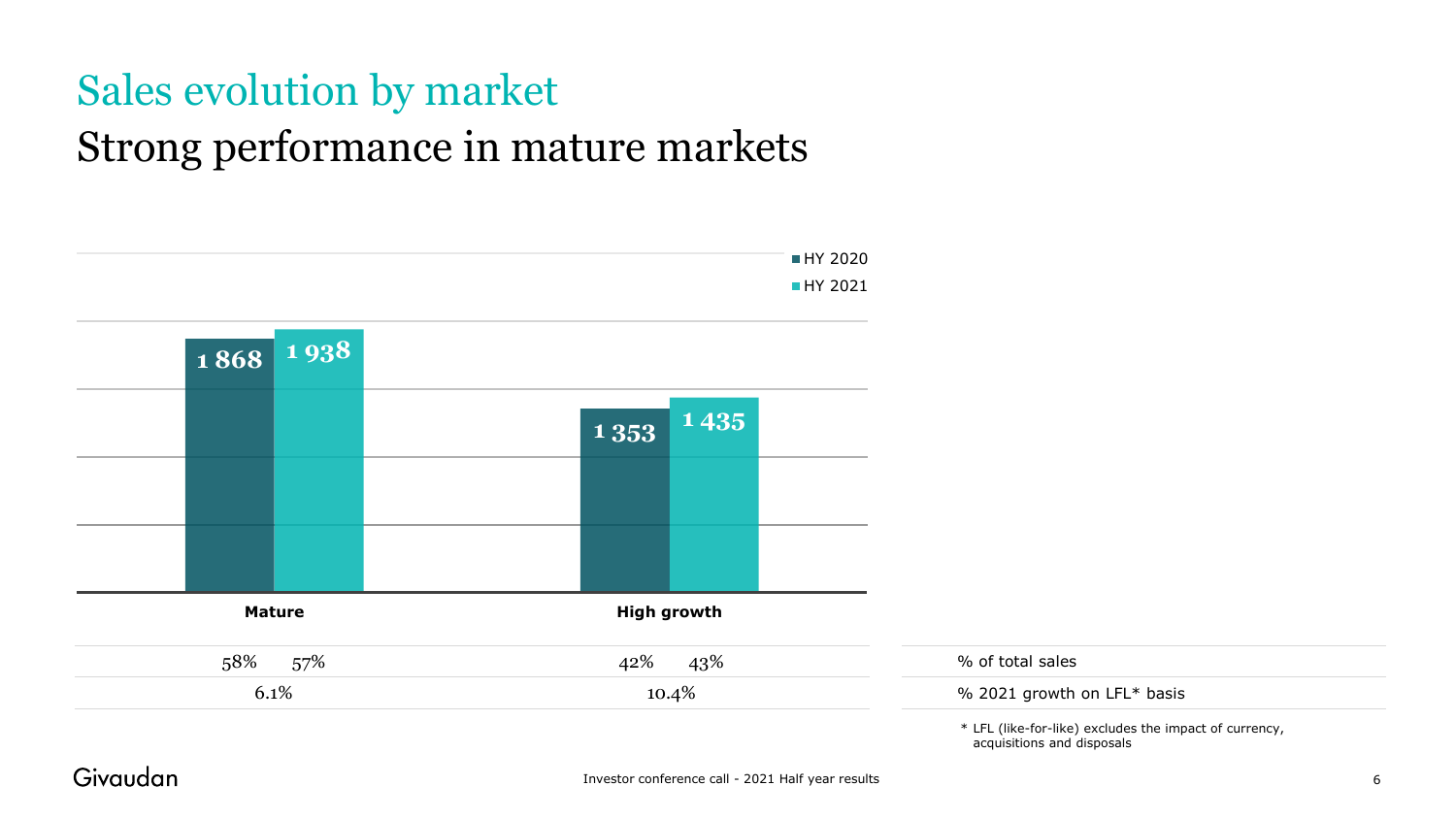## Sales evolution by region All regions contributing to the growth

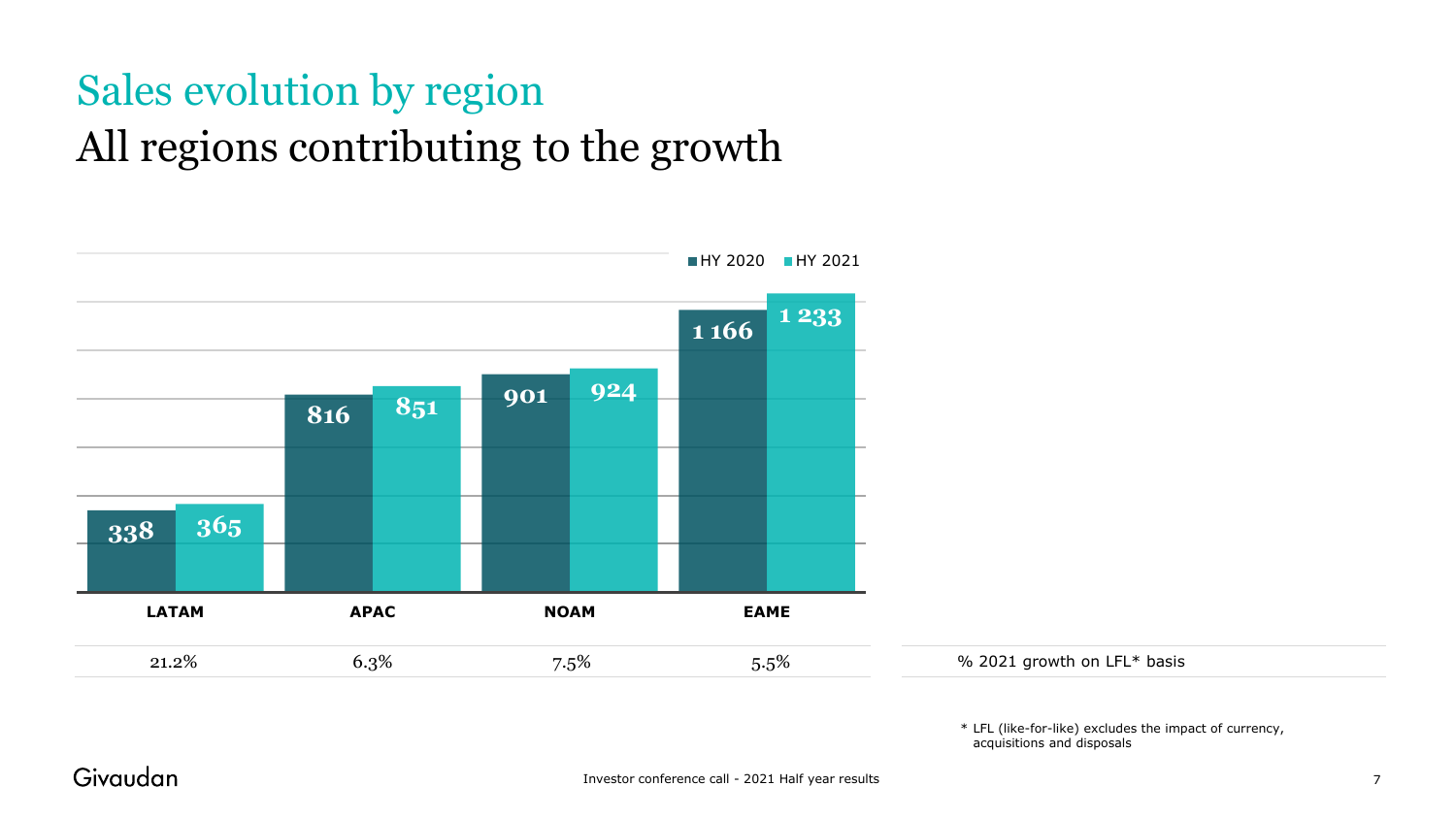### Fragrance & Beauty Sales growth of **10.1%** on a LFL basis



#### In CHF million **Fine Fragrance sales increased by 34.5% LFL**

- The sales performance was driven by a significant rebound on prestige fragrances and speciality retail
- New business wins contributed to this strong performance bringing overall sales to levels above the pre-pandemic period
- All regions delivered strong double-digit sales growth

#### **Consumer Product sales increased by 4.1% LFL**

- The growth in the first half of 2021, against a strong comparable growth of 11.8% in 2020, was achieved in both high growth and mature markets and across all customer groups
- On a product segment basis, the sales growth was led by Fabric Care followed by Personal Care and Home Care

#### **Sales of Fragrance Ingredients and Active Beauty increased by 14.4%**

- Strong double-digit growth in Active Beauty in both high growth and mature markets.
- Fragrance Ingredients reported strong single-digit growth driven by key international and local and regional customers

\* LFL (like-for-like) excludes the impact of currency, acquisitions and disposals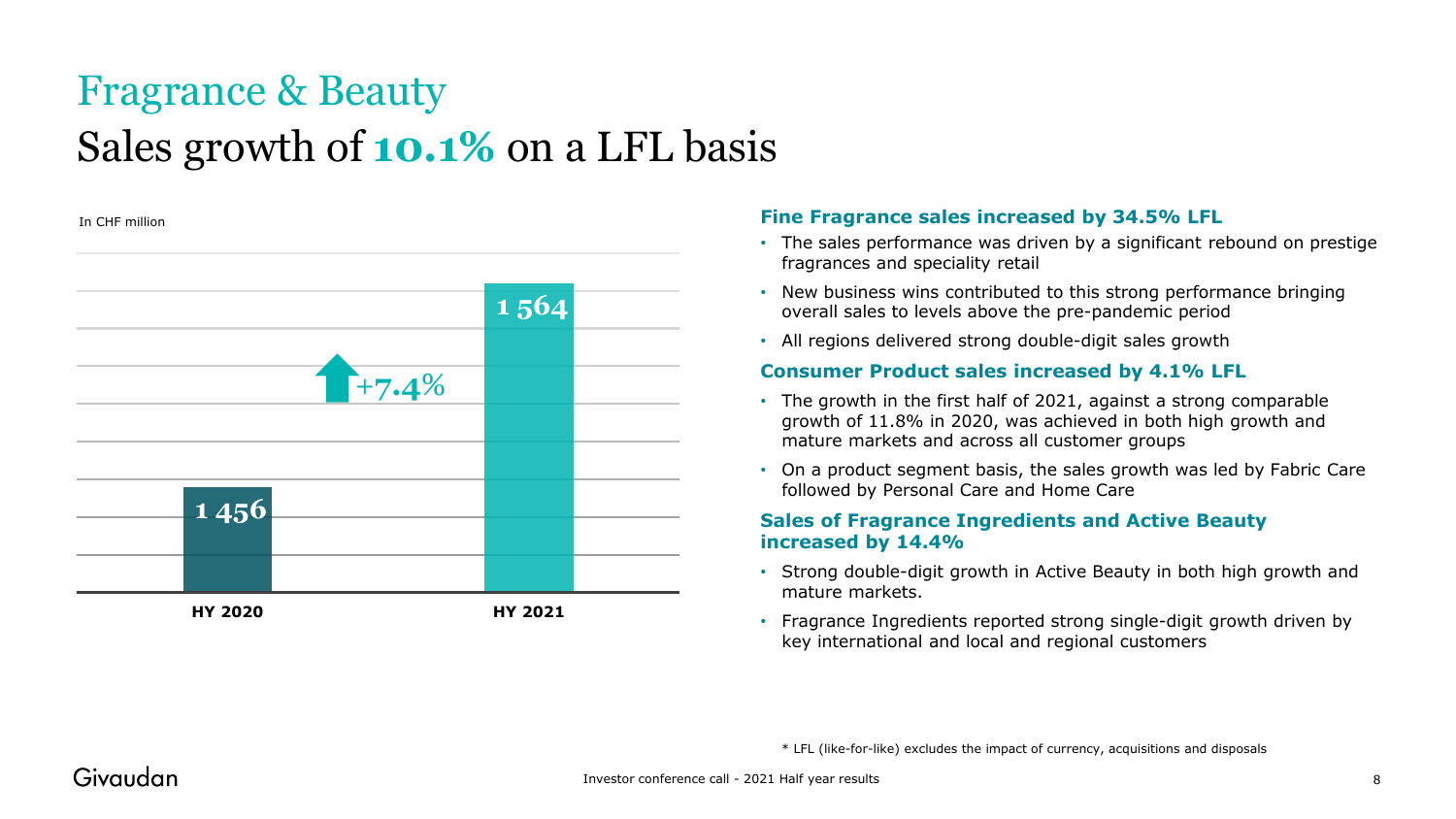## Taste & Wellbeing Sales growth of **6.1%** on a LFL basis

In CHF million



#### **Sales in Europe increased by 1.7% LFL**

- The mature markets of Germany, Italy, Spain and Sweden all achieved good single-digit sales growth
- In the high growth markets there was excellent business momentum driven by double-digit growth in Russia and Poland

#### **Sales in Asia Pacific increased by 5.1% LFL**

• In the high growth markets, China and Malaysia delivered strong double-digit performance, followed by solid single-digit growth in the Philippines and Vietnam

#### **Sales in South Asia, Africa and the Middle East increased by 3.5% LFL**

• Double-digit growth was achieved in India, Algeria and Nigeria, which was partially offset by South Africa, where there is still a heavy impact from the COVID-19 crisis

#### **Sales in Latin America increased by 23.4% LFL**

• Led by strong double-digit volume growth in Mexico, Brazil, Colombia, Chile and Argentina

#### **Sales in North America increased by 6.1% LFL**

• The good performance was a result of new wins, a rebound in Foodservice and the growth of existing business in Beverages, Immunity Products, Savoury, and Sweet Goods

\* LFL (like-for-like) excludes the impact of currency, acquisitions and disposals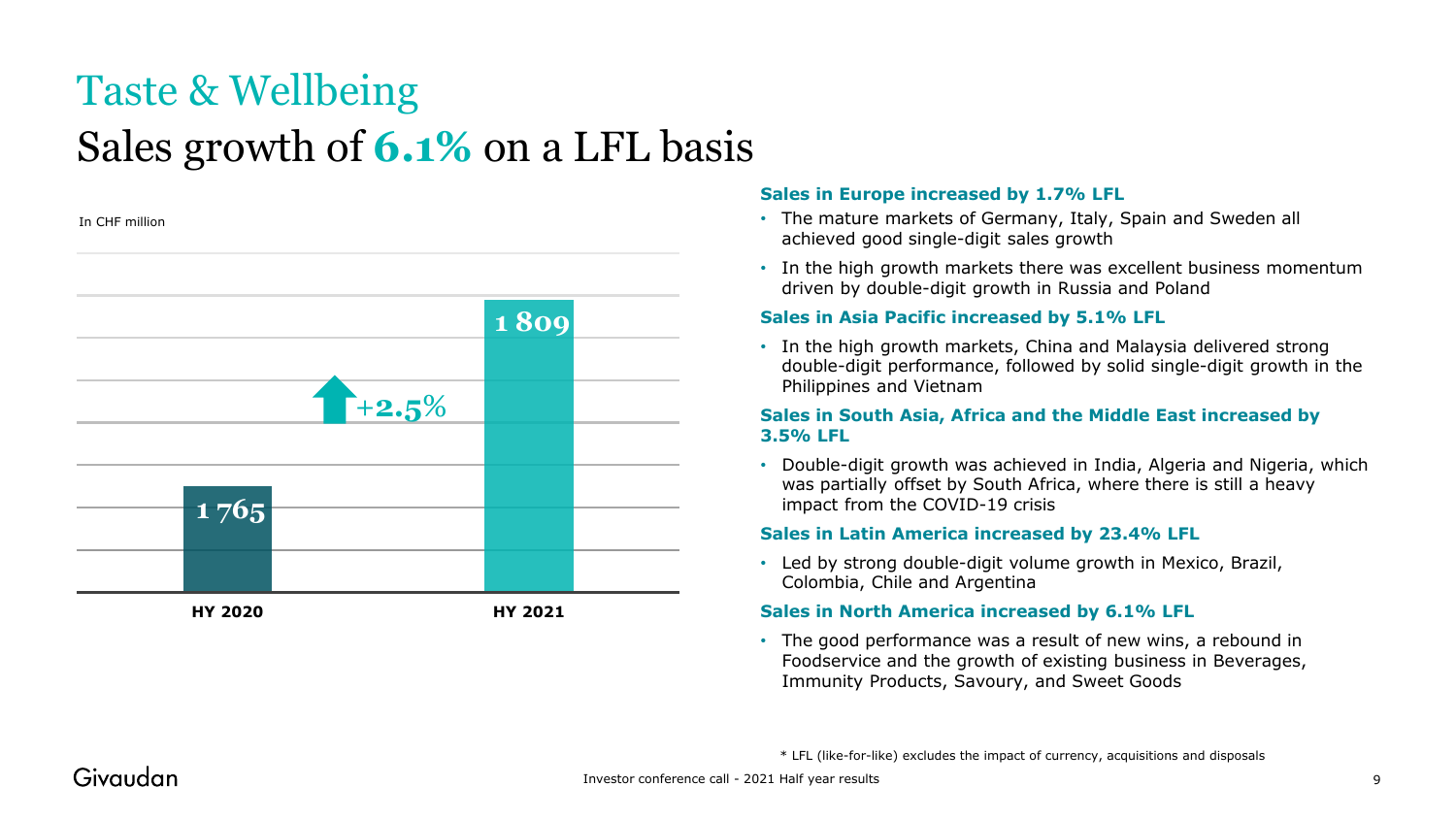# Tom Hallam

Chief Financial Officer

Operating performance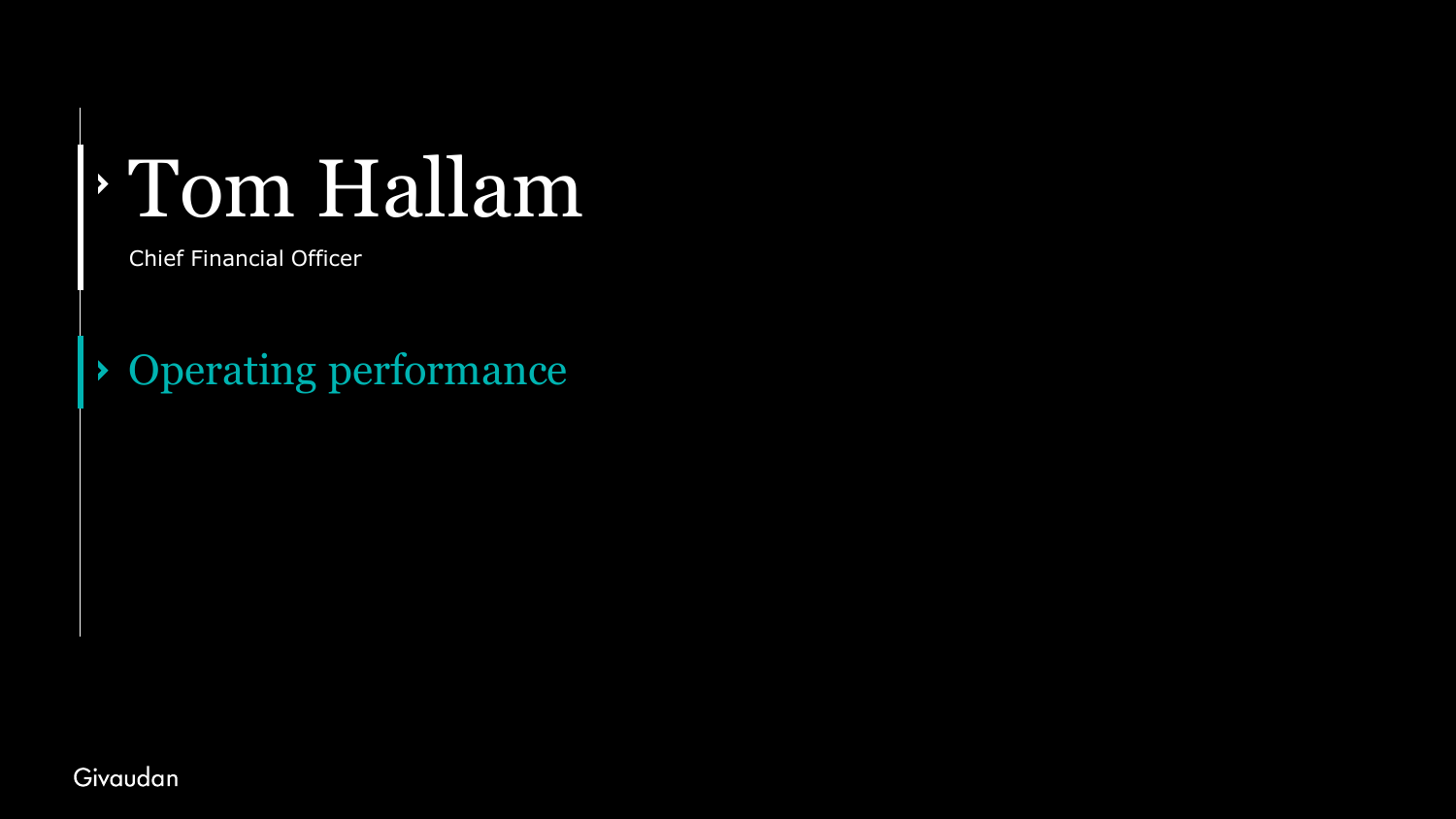### 2021 Half year results Performance highlights

- Sales of CHF 3,373 million, up 7.9% on a like-for-like\* basis and 4.7% in Swiss francs
- EBITDA of CHF 809 million compared to CHF 734 million in 2020, an increase of 10.2%
- Reported EBITDA margin of 24.0% compared to 22.8% in 2020, with the underlying EBITDA remaining strong at 24.2%, compared to 23.7% in 2020
- Income before tax of CHF 566 million versus CHF 480 million in 2020
- Net income of CHF 481 million, an increase of 16.3% year-on-year
- Free cash flow of CHF 186 million or 5.5% of sales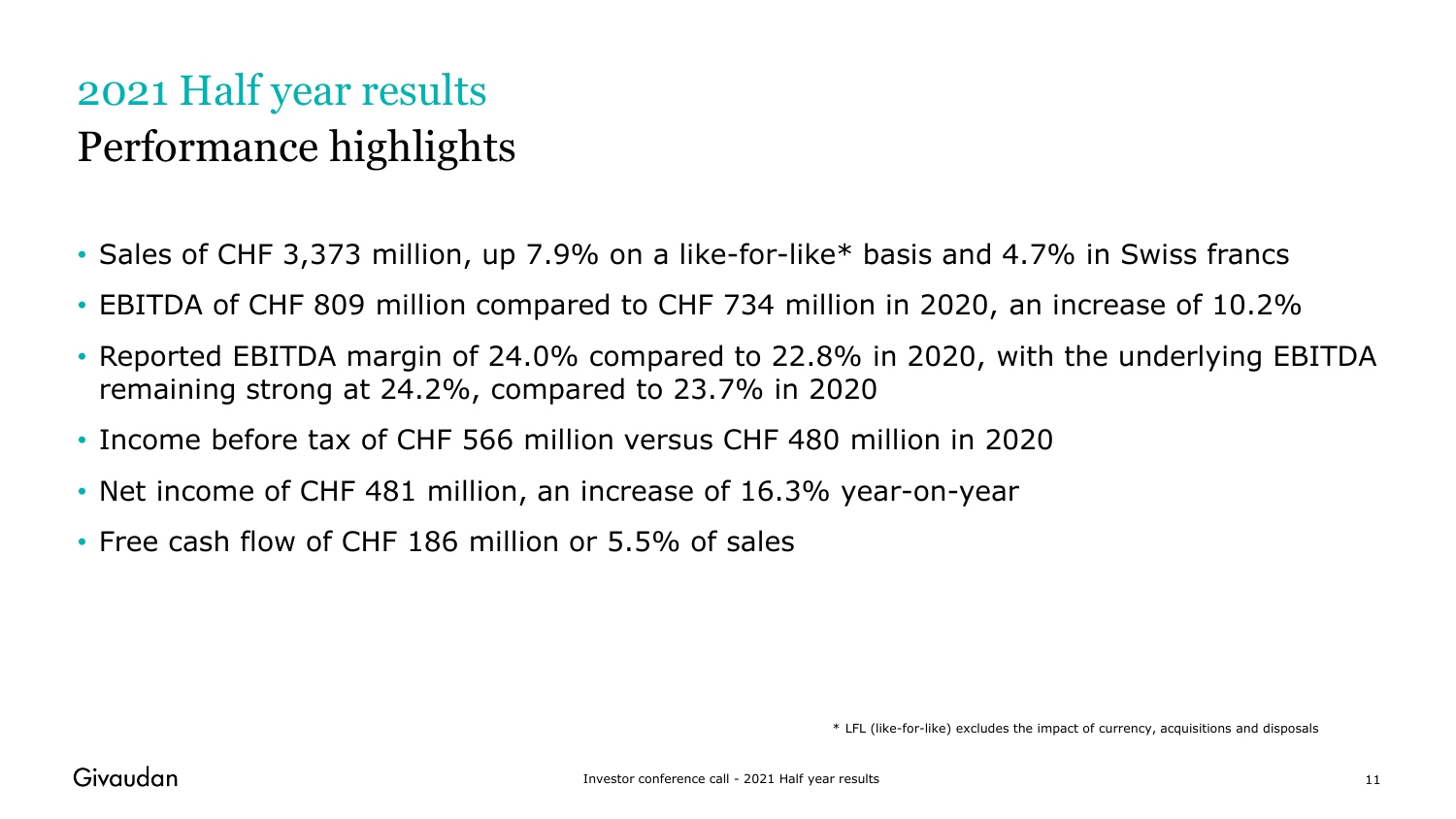### 2021 Half year results Exchange rate development



|         | <b>JPY</b> | <b>USD</b> | <b>GBP</b> | EUR  | <b>SGD</b> | <b>BRL</b> | <b>CNY</b> | <b>MXN</b> | <b>IDR</b> |
|---------|------------|------------|------------|------|------------|------------|------------|------------|------------|
| HY 2021 | 0.84       | 0.91       | 1.26       | 1.10 | 0.68       | 0.17       | 0.14       | 0.04       | 0.64       |
| HY 2020 | 0.89       | 0.96       | 1.22       | 1.07 | 0.69       | 0.20       | 0.14       | 0.04       | 0.66       |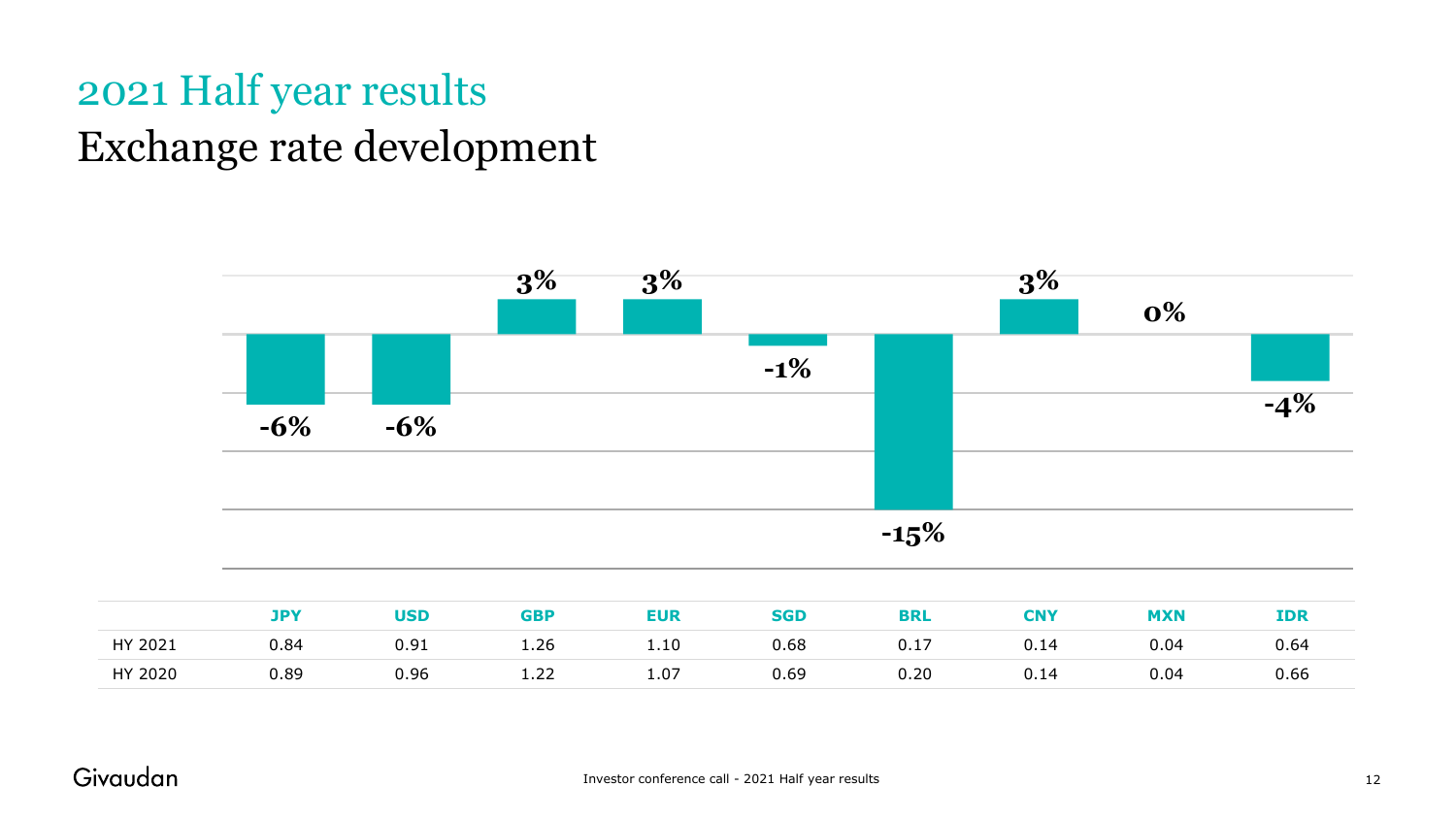### Operating performance



**Sales** of CHF 3,373 million, an increase of 7.9% on a like-for-like basis\* and 4.7% in Swiss francs

**Gross margin** of 43.9%, compared to 42.2% in 2020, as a result of high operational leverage, positive mix effects, as well as continued cost discipline

**EBITDA** of CHF 809 million compared to CHF 734 million in 2020. Acquisition and restructuring costs of CHF 7 million, compared to CHF 24 million in 2020

**EBITDA margin** of 24.0% compared to 22.8% in 2020, with the underlying margin at 24.2% versus 23.7% in 2020

\* LFL (like-for-like) excludes the impact of currency, acquisitions and disposals

#### Givaudan

As % of sales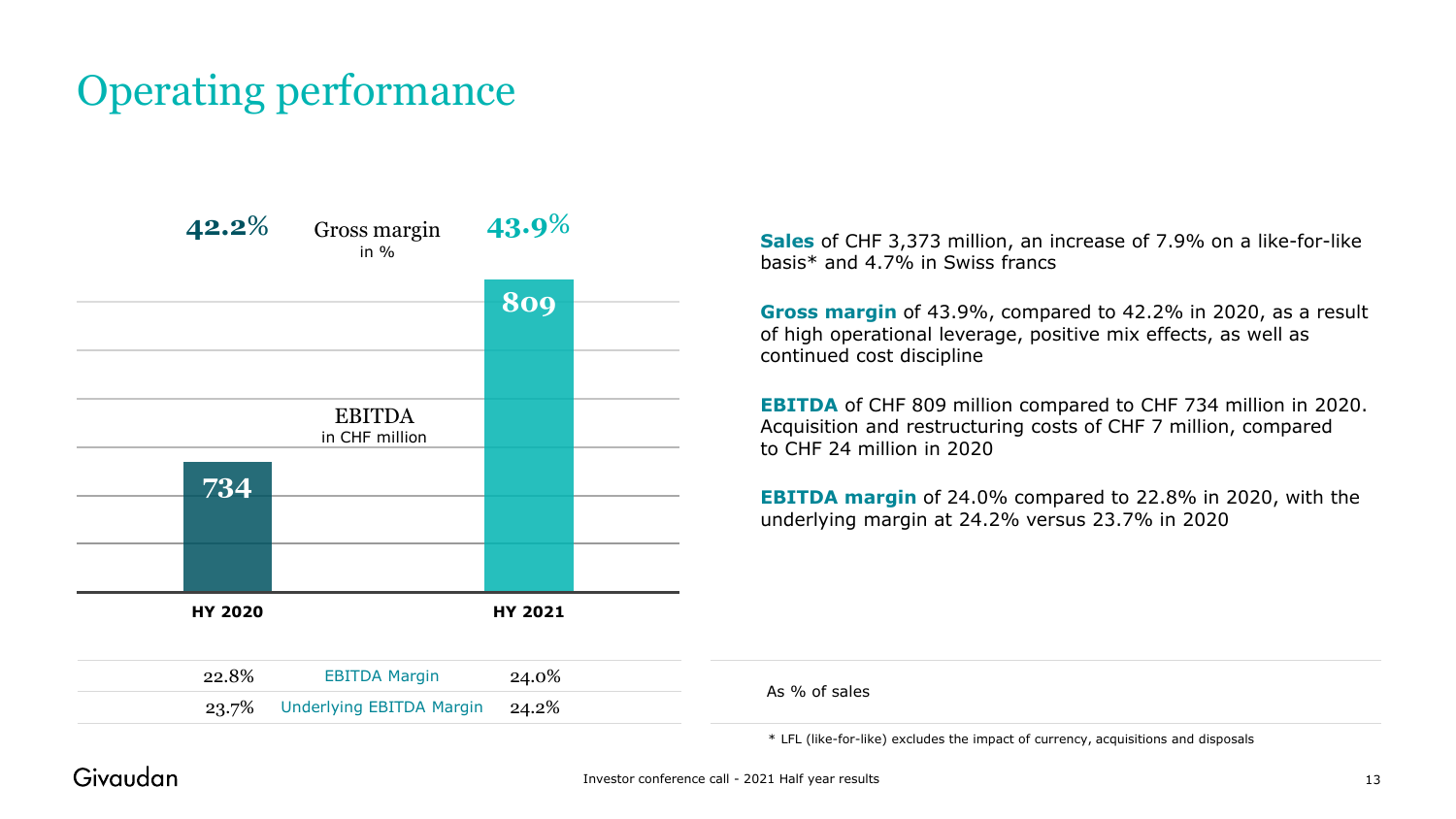## Operating performance Fragrance & Beauty



**Sales** of CHF 1,564 million, an increase of 10.1% on a like-forlike basis\* and 7.4% in Swiss francs

**EBITDA** of CHF 375 million, increased from CHF 333 million in 2020, an increase of 12.5%

GBS costs of CHF 1 million, compared with CHF 4 million in 2020 and acquisition and restructuring costs of CHF 2 million, compared to CHF 4 million in 2020

**EBITDA margin** of 24.0% compared to 22.9% in 2020, with the underlying EBITDA margin at 24.2% versus 23.4% in 2020.

As % of sales

\* LFL (like-for-like) excludes the impact of currency, acquisitions and disposals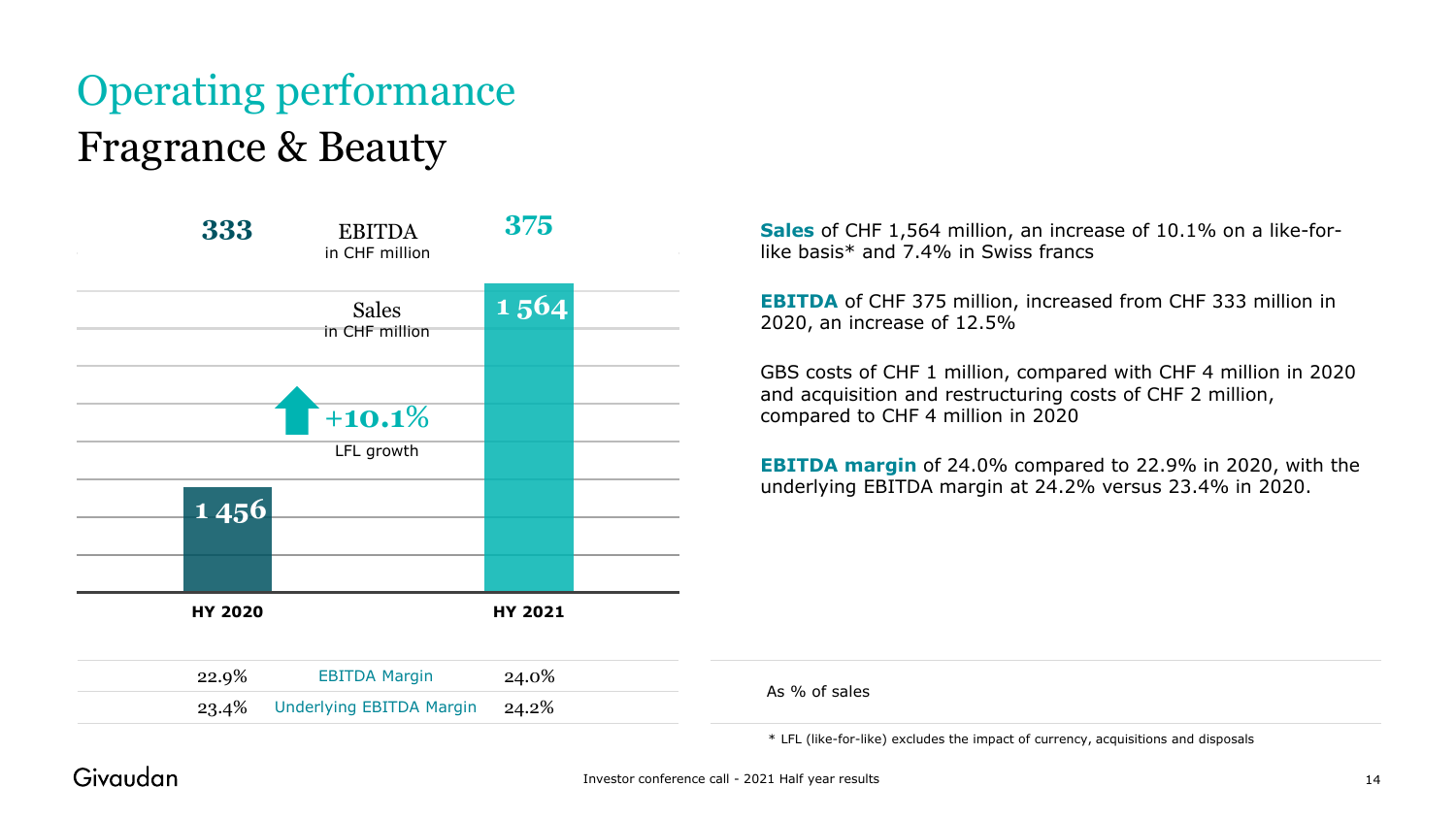## Operating performance Taste & Wellbeing



**Sales** of CHF 1,809 million, an increase of 6.1% on a like-for-like basis\* and 2.5% in Swiss francs

**EBITDA** of CHF 434 million, increased from CHF 401 million in 2020, an increase of 8.4%

Acquisition and restructuring costs of CHF 5 million, compared to CHF 20 million in 2020

**EBITDA margin** of 24.0% compared to 22.7% in 2020, with the underlying EBITDA margin at 24.3% versus 23.8% in 2020.

| 22.7% | <b>EBITDA Margin</b><br>24.0%        |
|-------|--------------------------------------|
|       | 23.8% Underlying EBITDA Margin 24.3% |

\* LFL (like-for-like) excludes the impact of currency, acquisitions and disposals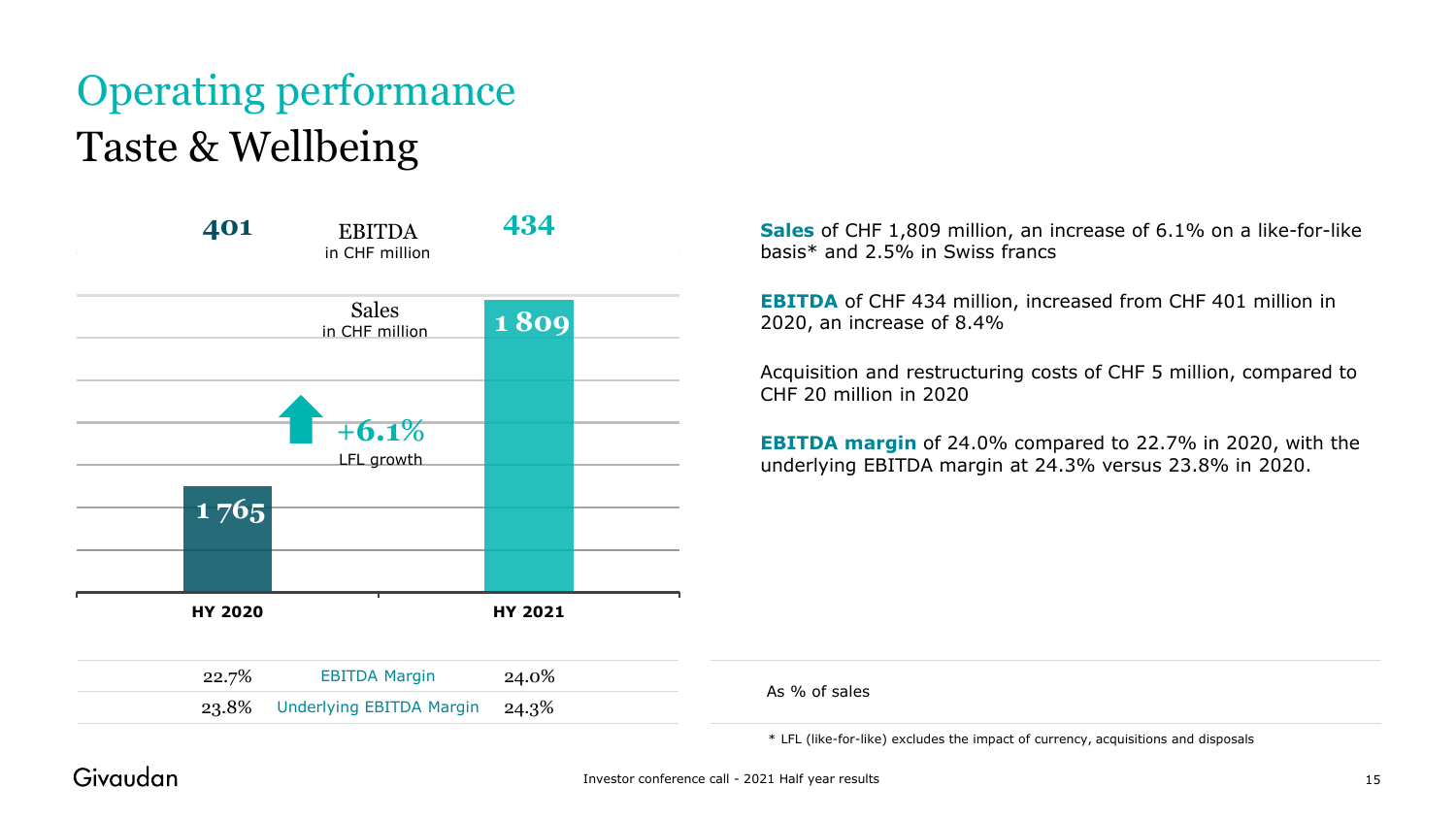### Net income 14.3% of sales



**Income before tax** of CHF 566 million compared to CHF 480 million in 2020, an increase of 17.7%

**Net income** of CHF 481 million, or 14.3% of sales, versus CHF 413 million, or 12.8% of sales in 2020

**Effective tax rate** of 15%, compared to 14% in 2020

**Basic EPS** of CHF 52.19 per share, versus CHF 44.81 in 2020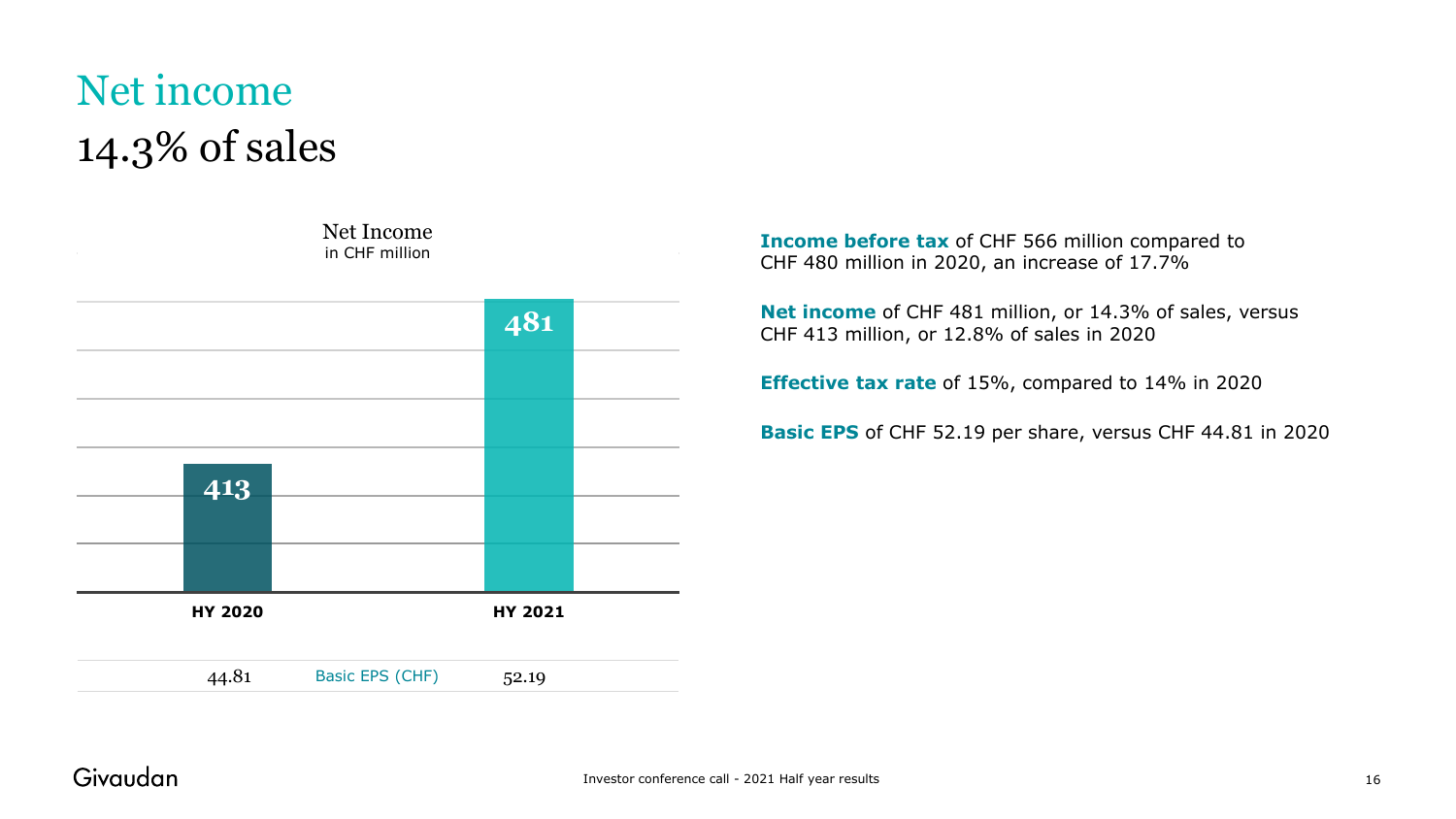### Free cash flow Sustained underlying performance



**Free cash flow** of CHF 186 million, compared to CHF 178 million in 2020, an increase of 4.5%. Free cash flow is 5.5% of sales compared to 5.5% in 2020

**Operating cash flow** of CHF 415 million, compared to CHF 389 million in 2020, an increase of 6.7%

**Total net investments** of CHF 120 million, or 3.6% of sales, compared to CHF 139 million, or 4,3% of sales in 2020

**Net Working capital** of 28.3% of sales compared to 27.9% in 2020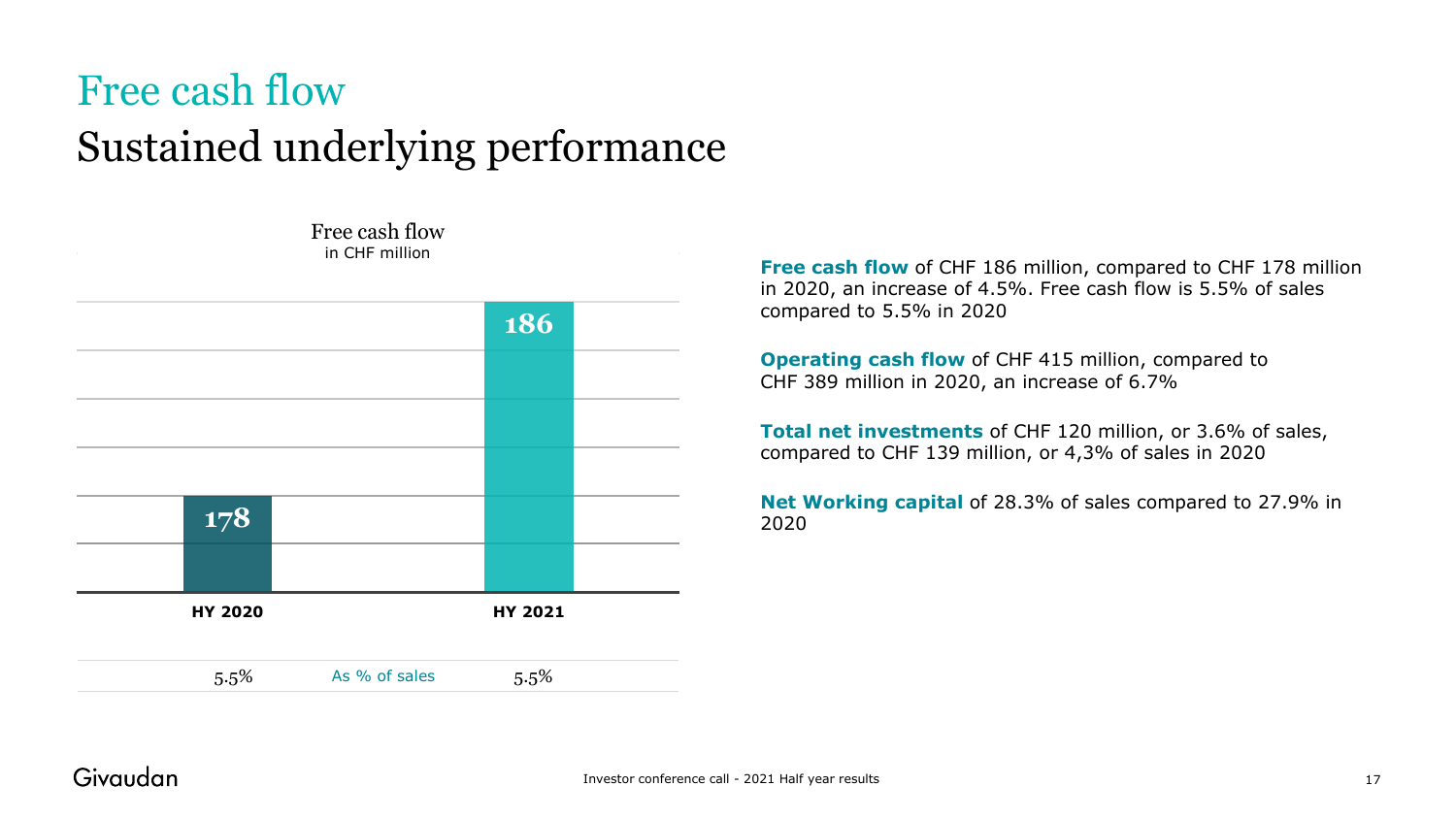### Amortisation of intangible assets

### Total annual amortisation charge (in million CHF, estimated)

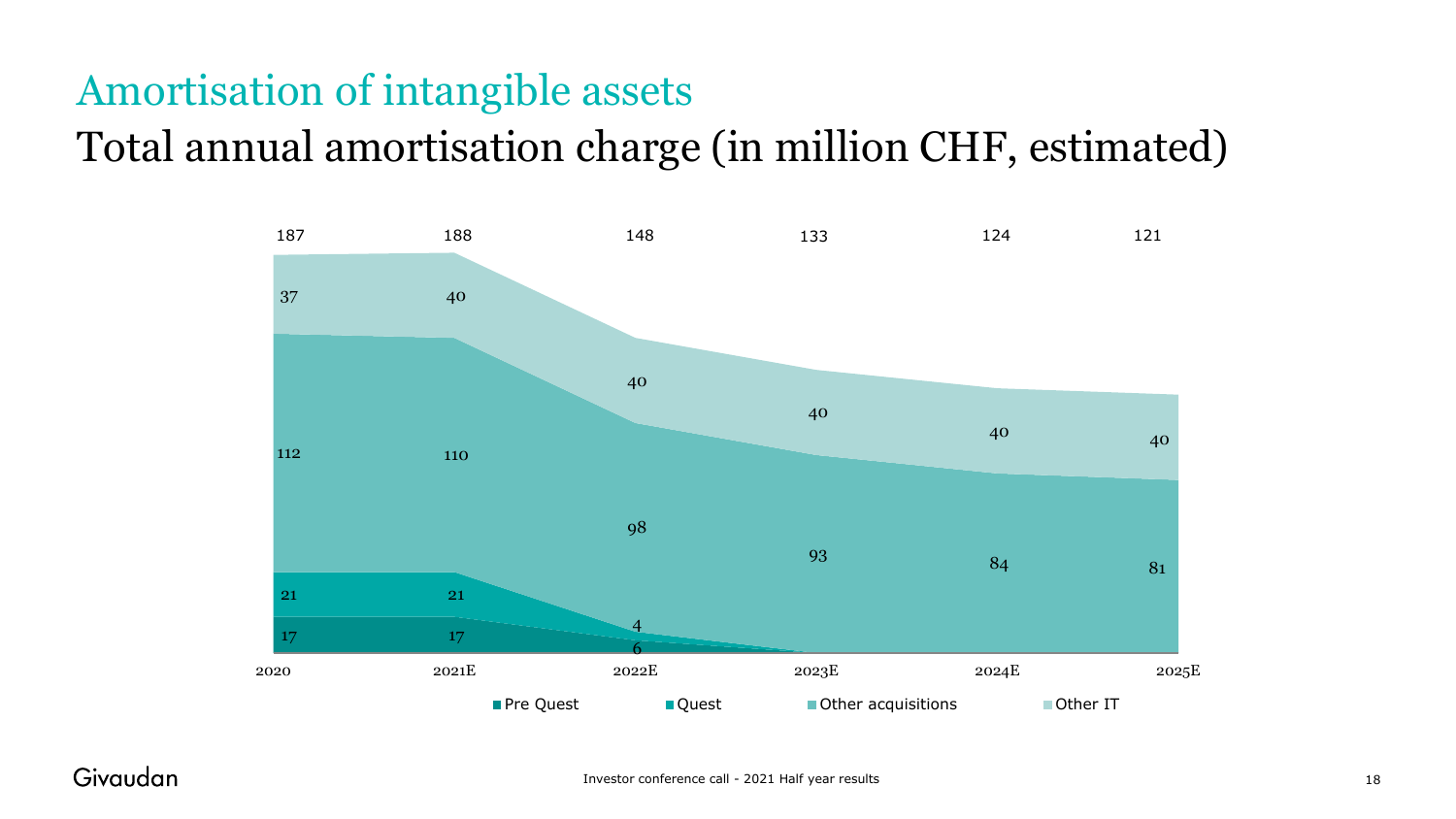## Balanced debt profile Debt maturities and average borrowing rates

The weighted average effective interest rate for the Group is 1.48%.

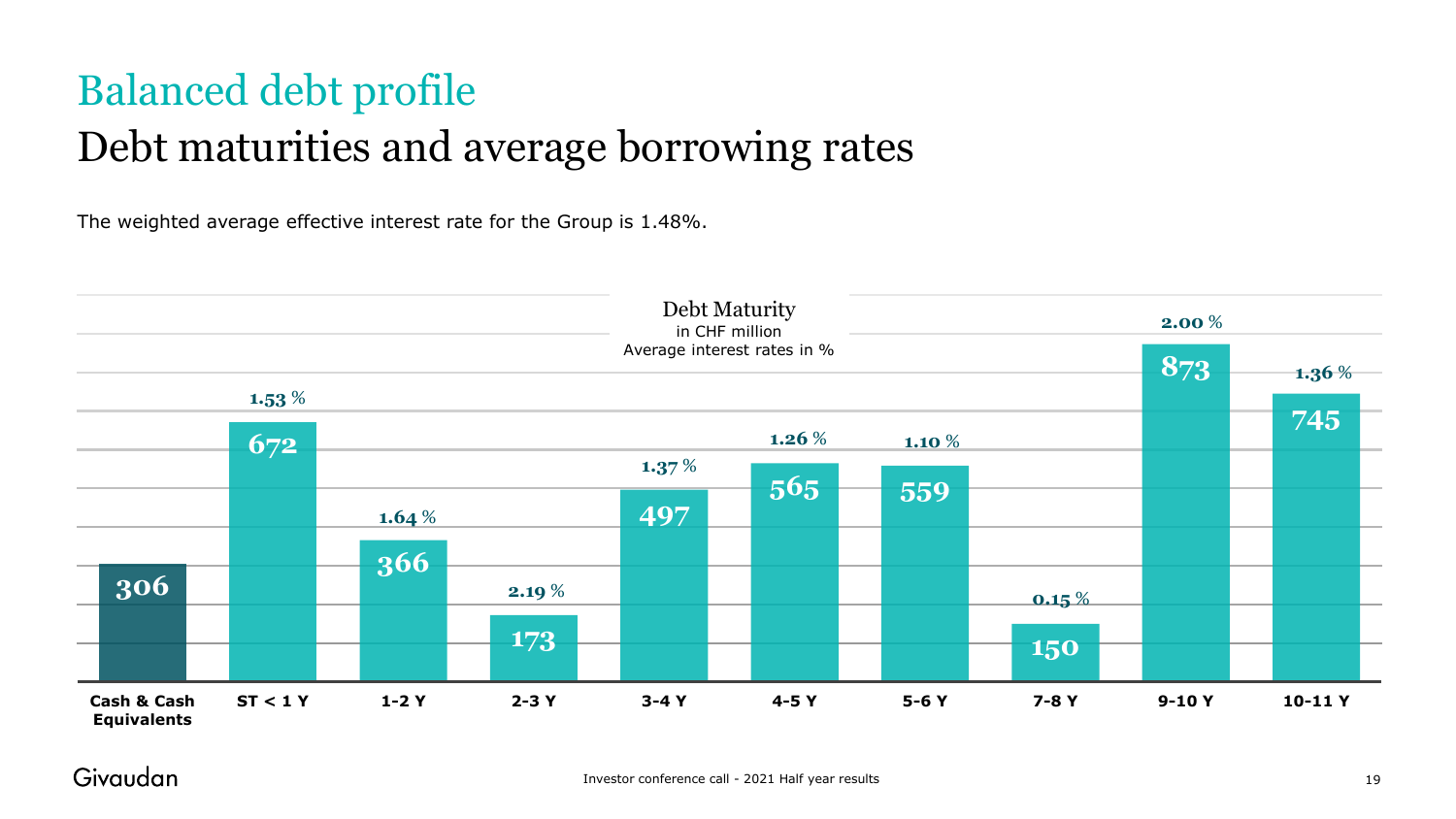# Gilles Andrier

Chief Executive Officer

- ◆ 2025 Strategy
- 2021 Outlook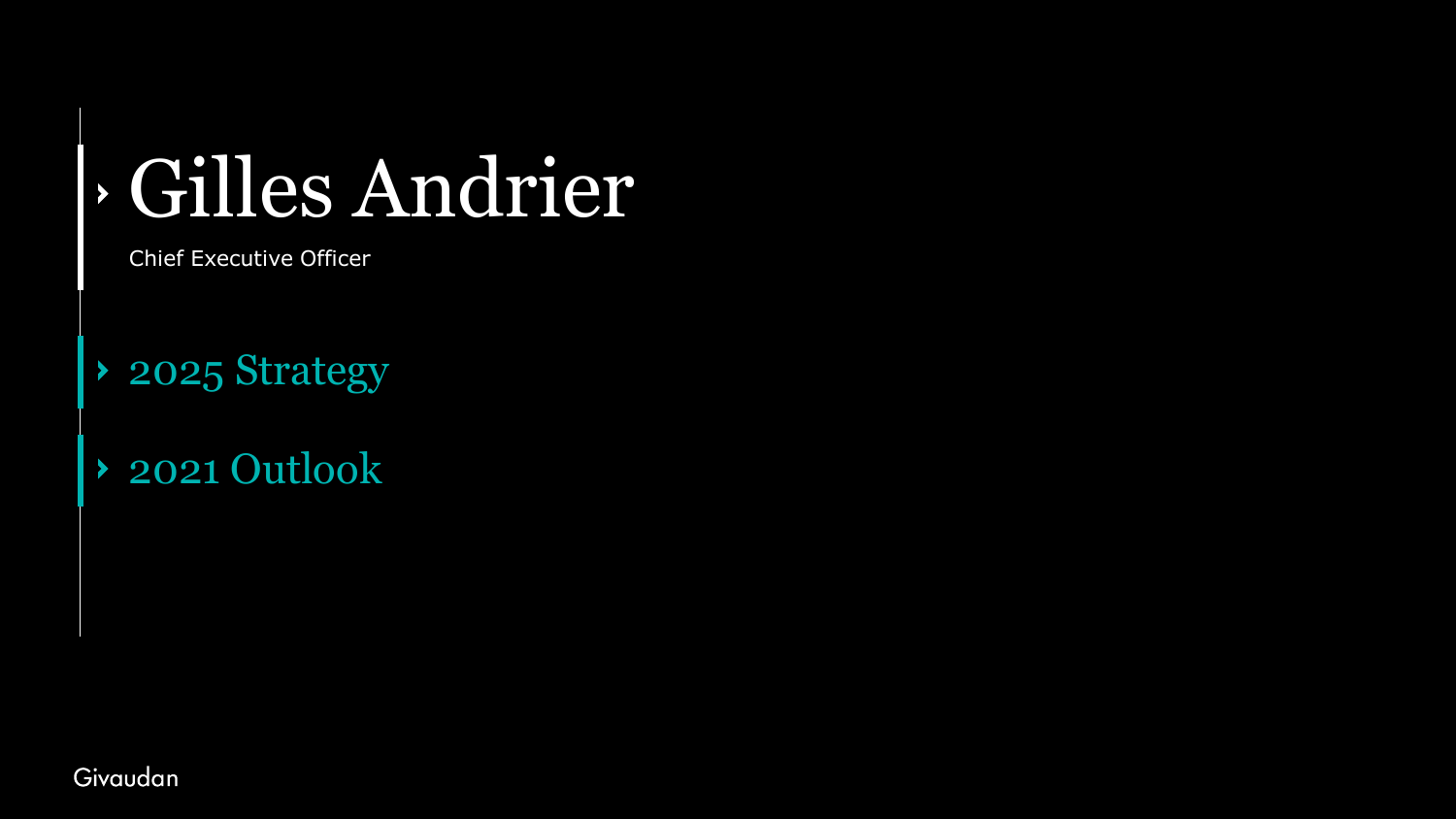### Strategy 2025 Committed to Growth, with Purpose





**Nature** We show our love for nature through impactful actions



**Communities** We bring benefits to all communities that work with us

**Excellence, Innovation & Simplicity** - in everything we do

### **4-5% GROWTH PURPOSE LINKED TARGETS >12% FCF**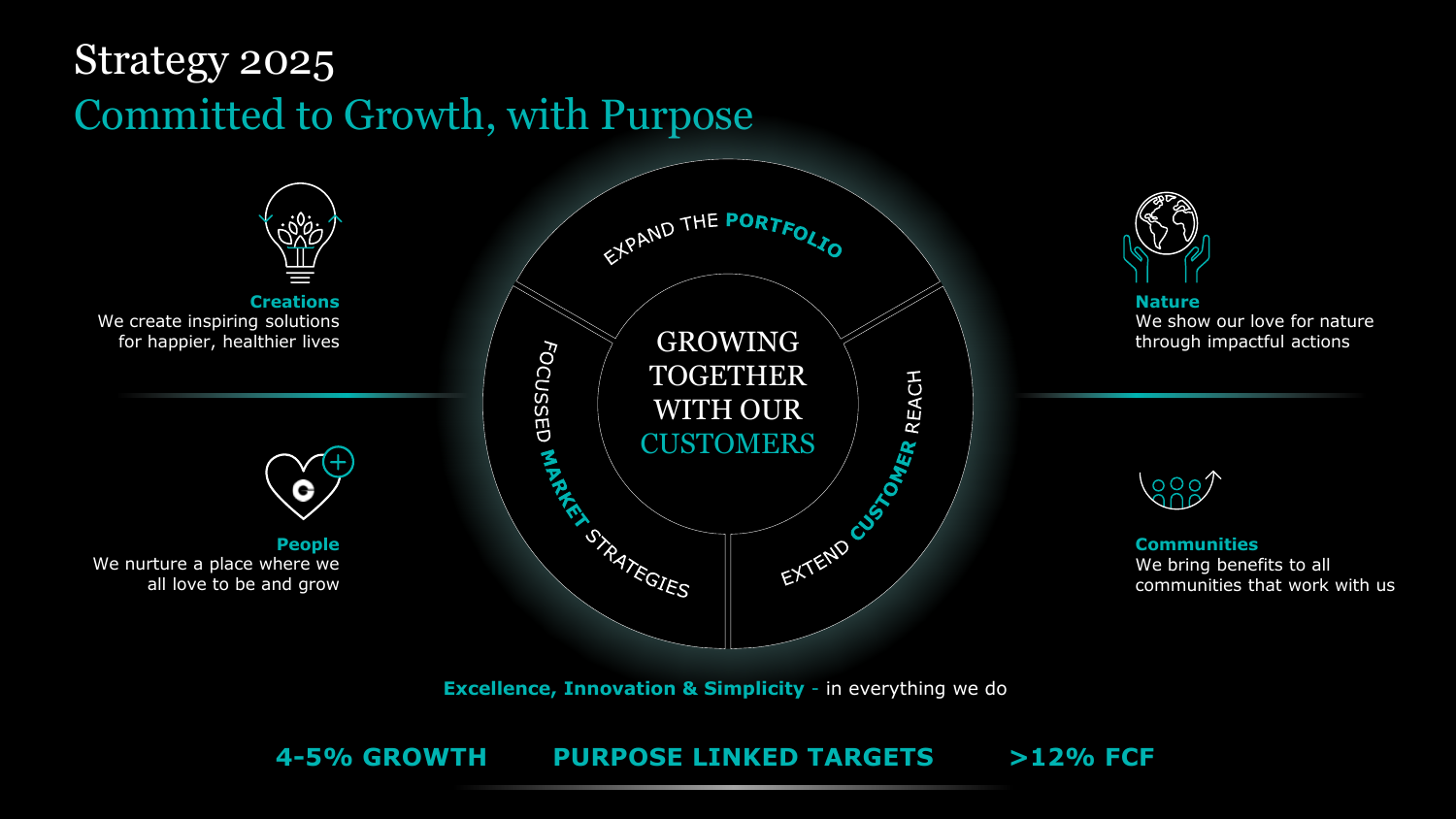### Strategy 2025 Performance ambitions

 $4.0 - 5.0\%$ 

2021 – 2025 Average Like for Like<sup>1</sup> Sales Growth

**Sales Growth Figure 1.1 Free Cash Flow** 

2021 – 2025 Average FCF2 as % of sales

### **Purpose ambitions**

# **>12% of Sales Purpose**

2021 – 2025 Progress towards all published purpose targets

1. Like-for-like (LFL) is defined as: (a) sales calculated using the invoicing exchange rates of the prior year, (b) excluding sales of businesses acquired from the acquisition date until the period end date, up to 12 months from the acquisition date, and (c) excluding sales of the businesses disposed of from the disposal date until the period end date of the comparable prior period

2. Free Cash Flow (FCF) refers to operating cash flow after net investments, interest paid, lease payments and purchase and sale of own equity instruments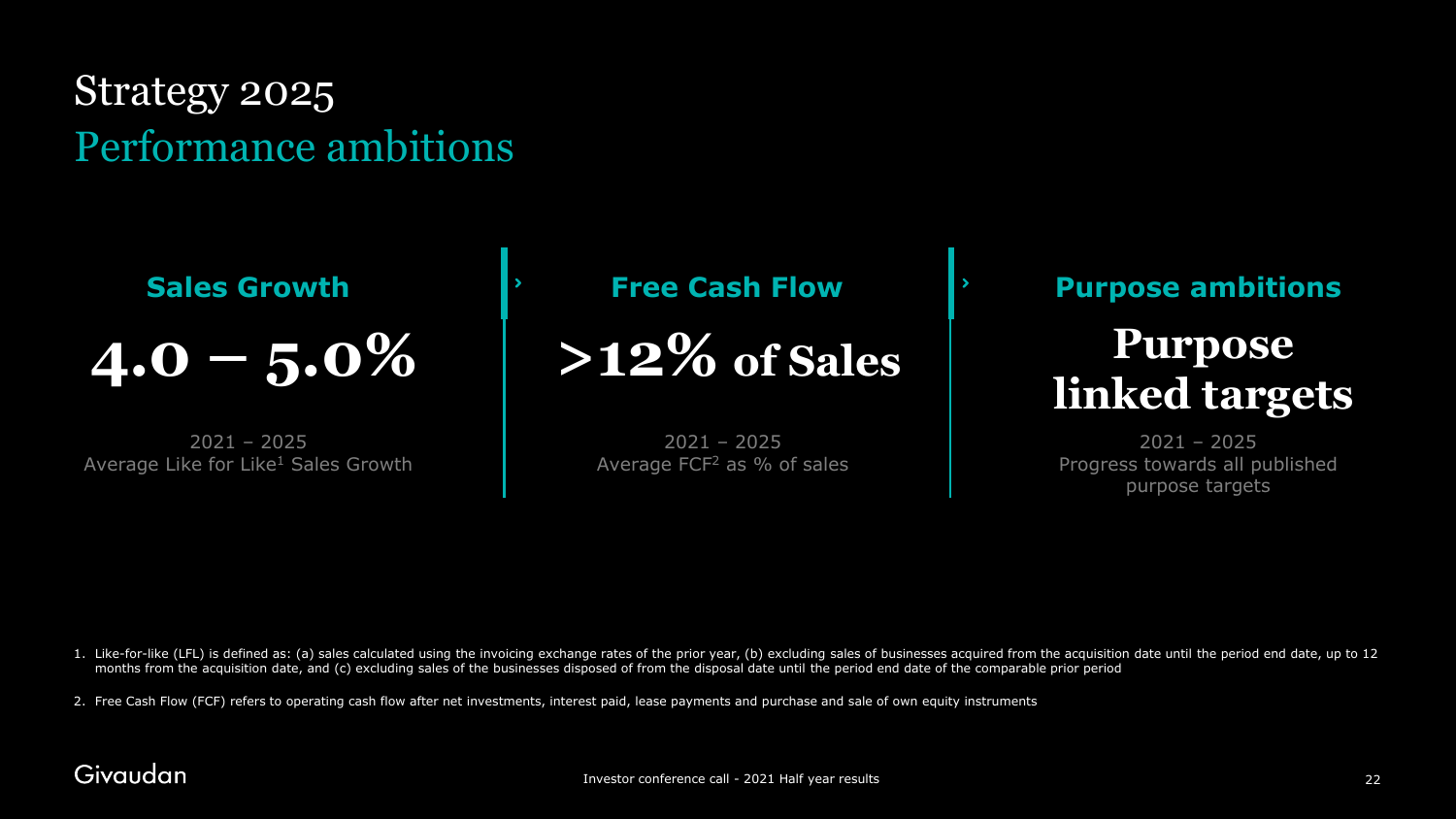### 2021 Outlook Key themes review



- H1 demonstrated a strong recovery in areas of the business most affected by the COVID-19 pandemic
- Remaining high level of uncertainty related to the continuing COVID-19 pandemic
- Raw materials forecast to increase by  $\sim$ 1% for the full year 2021





#### **2021 Outlook Focus on Operations Key Initiatives**

- Protecting and supporting all Givaudan personnel
- Focus on maintaining operations and supply chain performance at high levels to support our customers
- Continued cost discipline throughout the business

- Continued integration of acquired companies on to Givaudan's operating platform
- Progressing further with the implementation of the 2025 strategy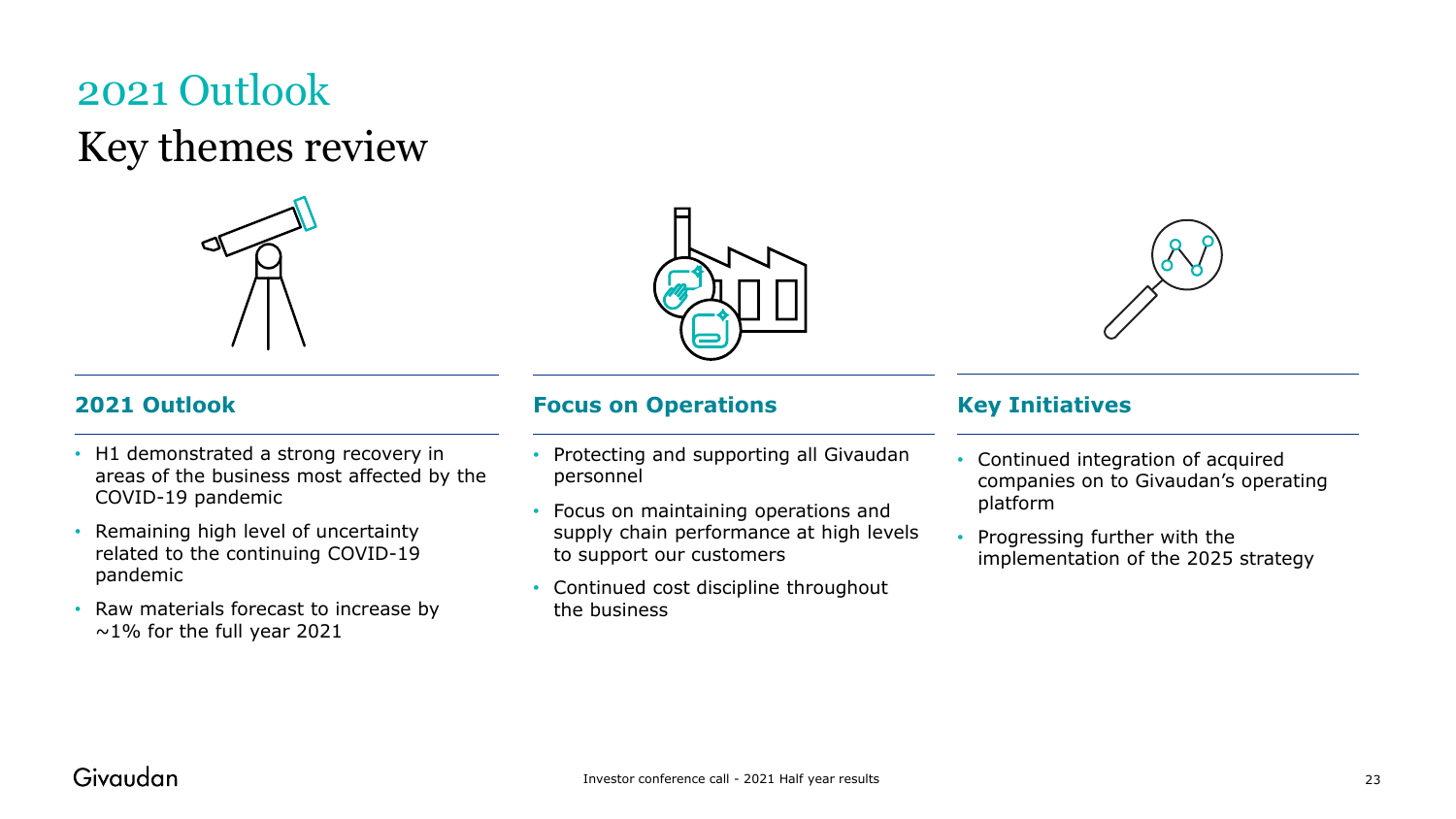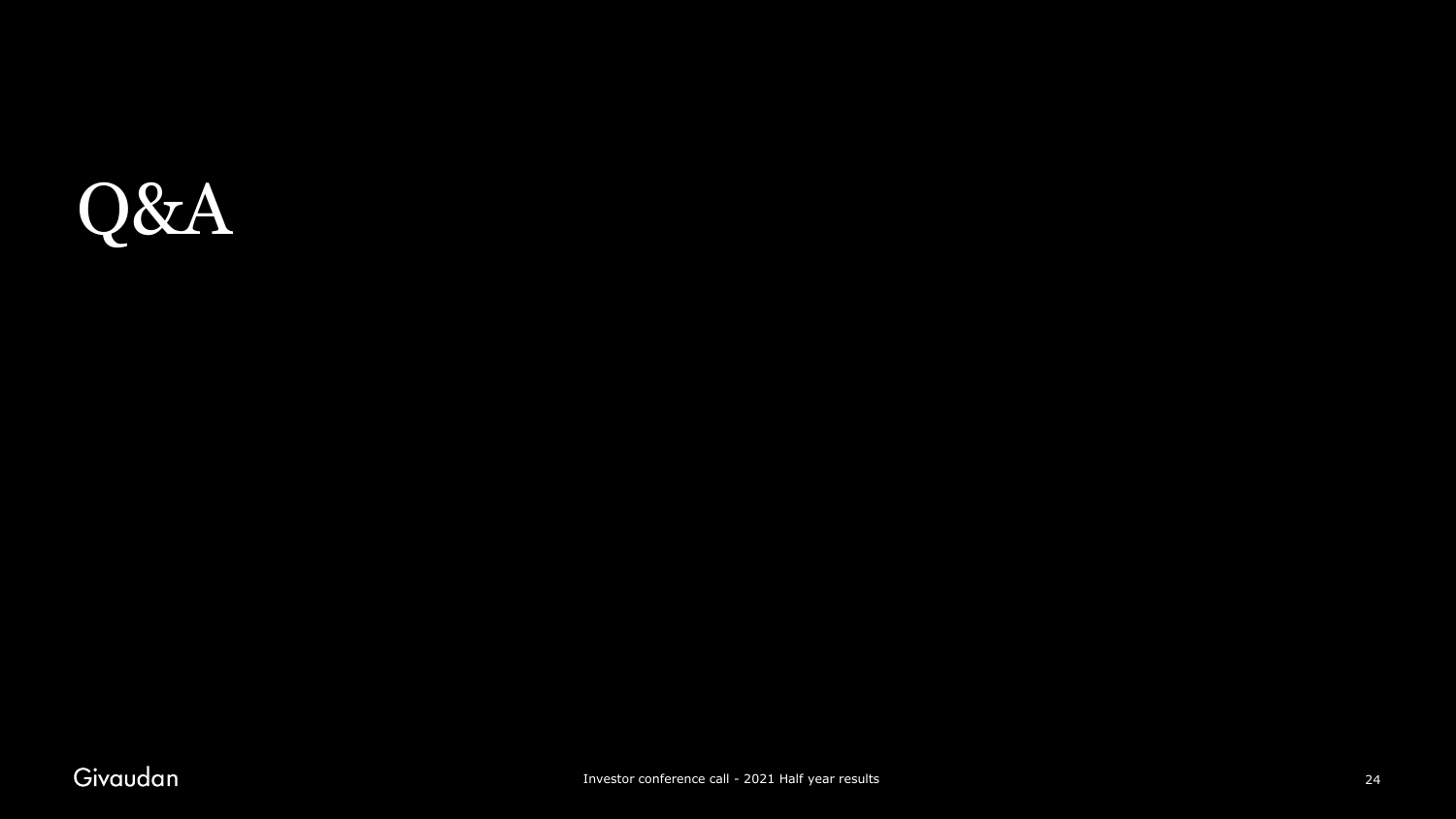## Follow us on social media @givaudan

in  $f$   $f$   $f$   $f$